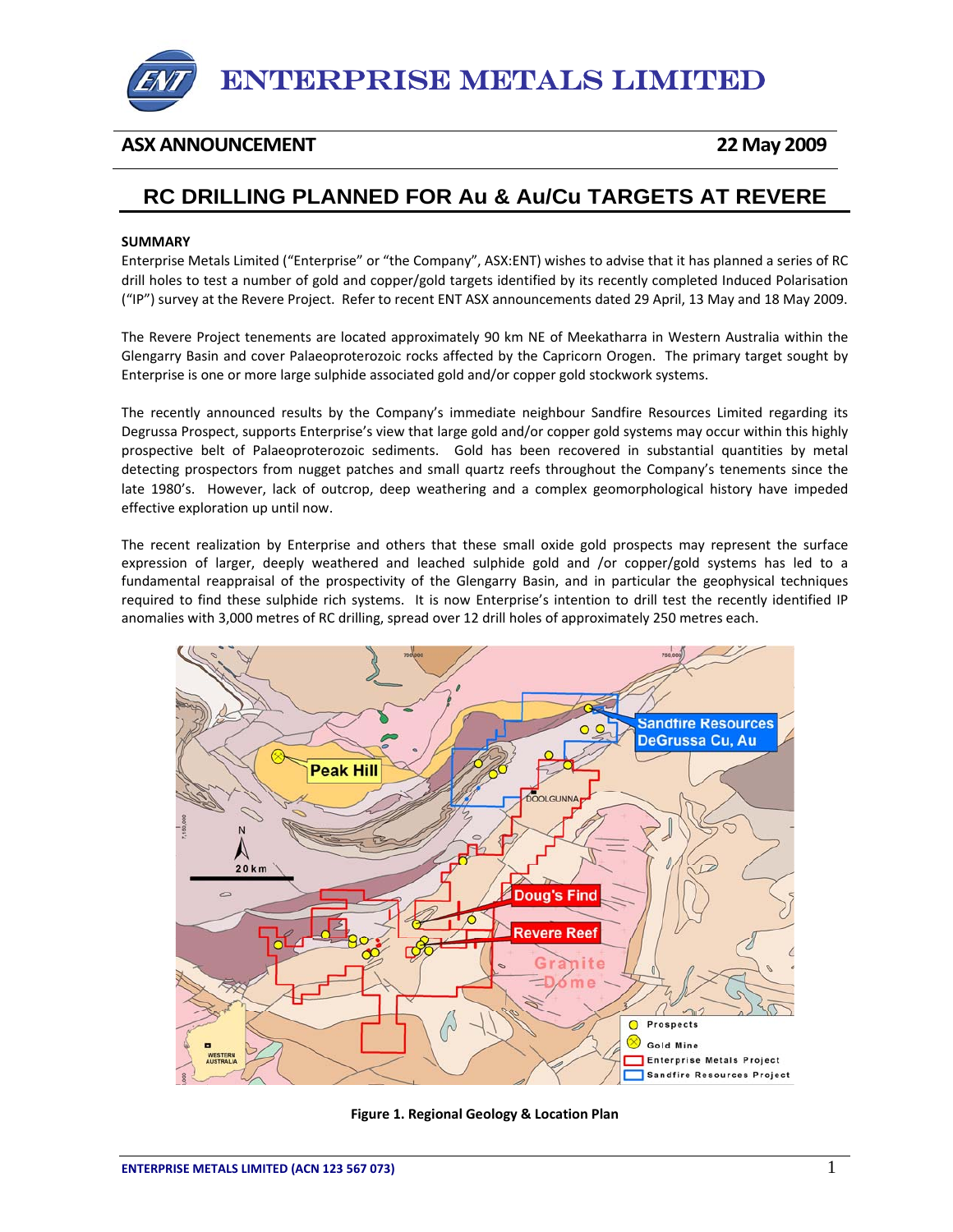## **BACKGROUND**

Exploration activities within the project area by Enterprise have comprised the acquisition of high resolution magnetic and radiometric data, extensive mag-lag and soil sampling for multi-element geochemical analysis and minor shallow drilling. A number of highly anomalous areas were identified by this work, including the Little Revere prospect, which is a pronounced NE oriented magnetic feature with an associated zone of Au, Cu and Zn anomalism.

Structural and geochemical studies have resulted in the delineation of a number of high priority target areas, some of which have now been surveyed by the IP geophysical method.. These structures are considered to represent focal points of dilation favourable for the emplacement of sulphide associated gold and/or copper gold stockwork systems.

IP surveys were recently undertaken to define drilling targets. This is the first time, to the best of our knowledge, that IP has been used to explore these deeply weathered and highly prospective areas.



**Figure 2. Pole‐Dipole Induced Polarisation Survey, Line Locations Over 1VD Magnetic Image**

The targeted quartz veins were expected to have high resistivity and chargeability responses, with the high resistivity caused by quartz and the high chargeability caused by sulphides associated with gold mineralisation. In April‐May 2009 Zonge Engineering completed a pole‐dipole (50 metre/100 metre dipoles) IP survey at the Revere Project area. The results from modeling of the three lines of IP indicate that IP is going to be the key tool for targeting primary sulphides below the zone of weathering and oxidation with drilling. (Refer Figure 3, 4 & 5 overleaf).

It is now Enterprise's intention to drill test the recently identified IP anomalies with 3,000 metres of RC drilling, spread over 12 drill holes of approximately 250 metres each. The commencement of the drilling program is subject to the completion of a heritage survey and approval of a Program of Work by the Department of Minerals and Petroleum.